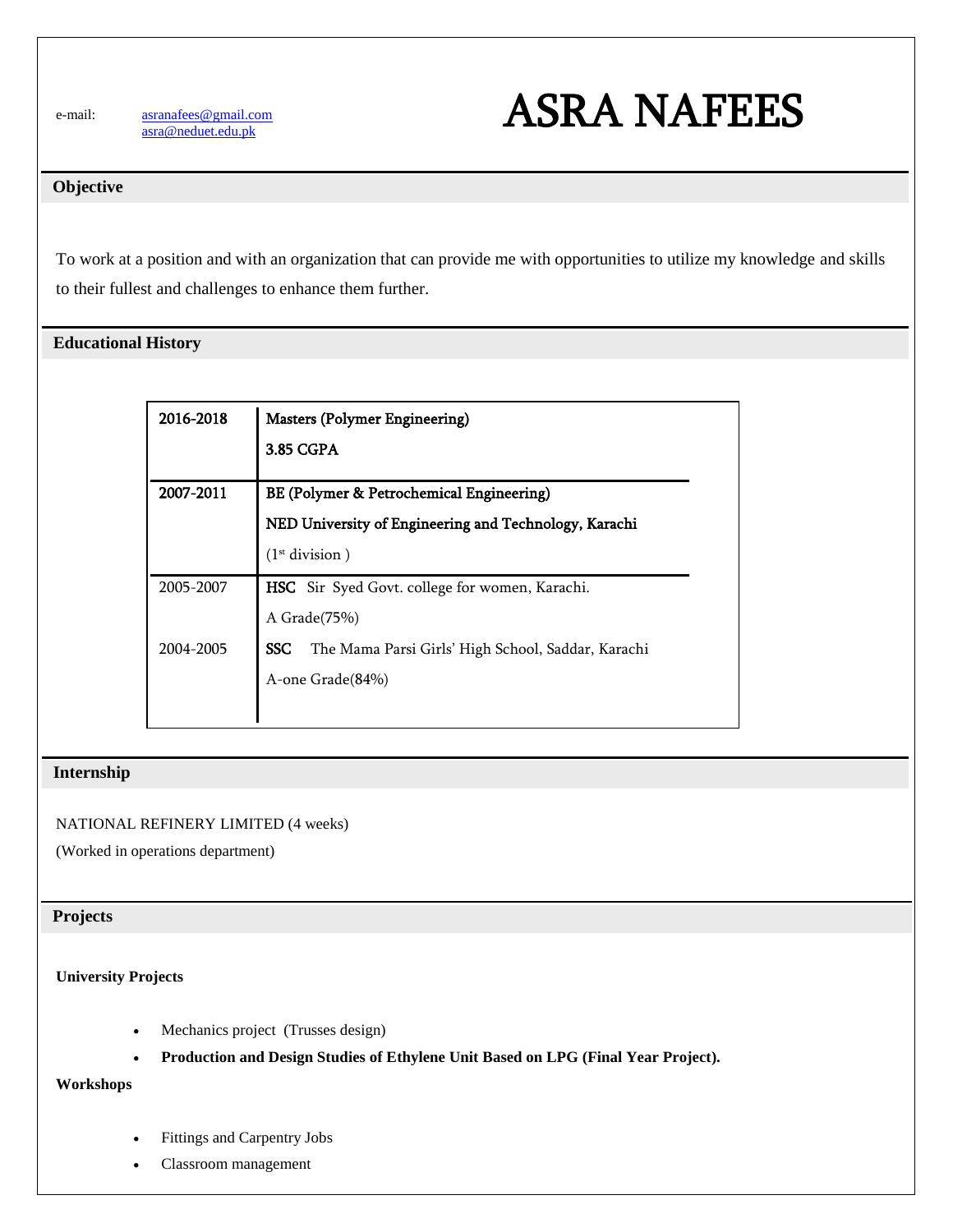- Lesson planning and assessment criteria
- Electronic technology Integrated Lesson plans.

# $\overline{\phantom{0}}$  **Experience**

- **Teaching experience at Beaconhouse School System**
	- **(2 years 9 months)**
- **Lab Engineer at NED University of Engineering and Technology (Contract Basis)**
	- **(Polymer & Petrochemical Department)**

**(2 Years)**

**Lecturer at NED University of Engineering and Technology (Contract Basis)**

**(Polymer & Petrochemical Department)**

**(1 Year & continued)**

#### **Roles and Responsibilities.**

## **Beaconhouse School System**

- Preparing lectures
- Conducting classes with students
- Helping head of the school in preparation of online result
- Invigilating and conducting exams

#### **Ned University of Engineering and Technology Karachi (continued)**

- Preparing Lectures
- Conducting Classes in undergraduate program
- Conducting labs
- Class Advisor

#### **Teaching courses**

- The Foundation Course( Beaconhouse School System)
- Electronic Technology Foundation Course(Beaconhouse School System)

## **Publications**

- 1. Exploring the Properties of Recycled Tyre Rubber for Flexible Asphalt Pavement Nadia Khan\* , **Asra Nafees**, A. Hussain, G. Zaidi, M. Osama and S. Ghaffar
- 2. Reinforcement of Lime Ash Particles in LDPE N. Khan\* , Z. Ahmed, M.A. Wasif and **A. Nafees**

#### **CONFERENCE PAPER:**

1. Effect of Xanthum gum concentration on the rheological properties of Commercial Tomato Ketchup Rafiq Ahmed, R.M Khan , **Asra Nafees**

Participated in 2<sup>nd</sup> International Conference on Advance Materials & Process Engineering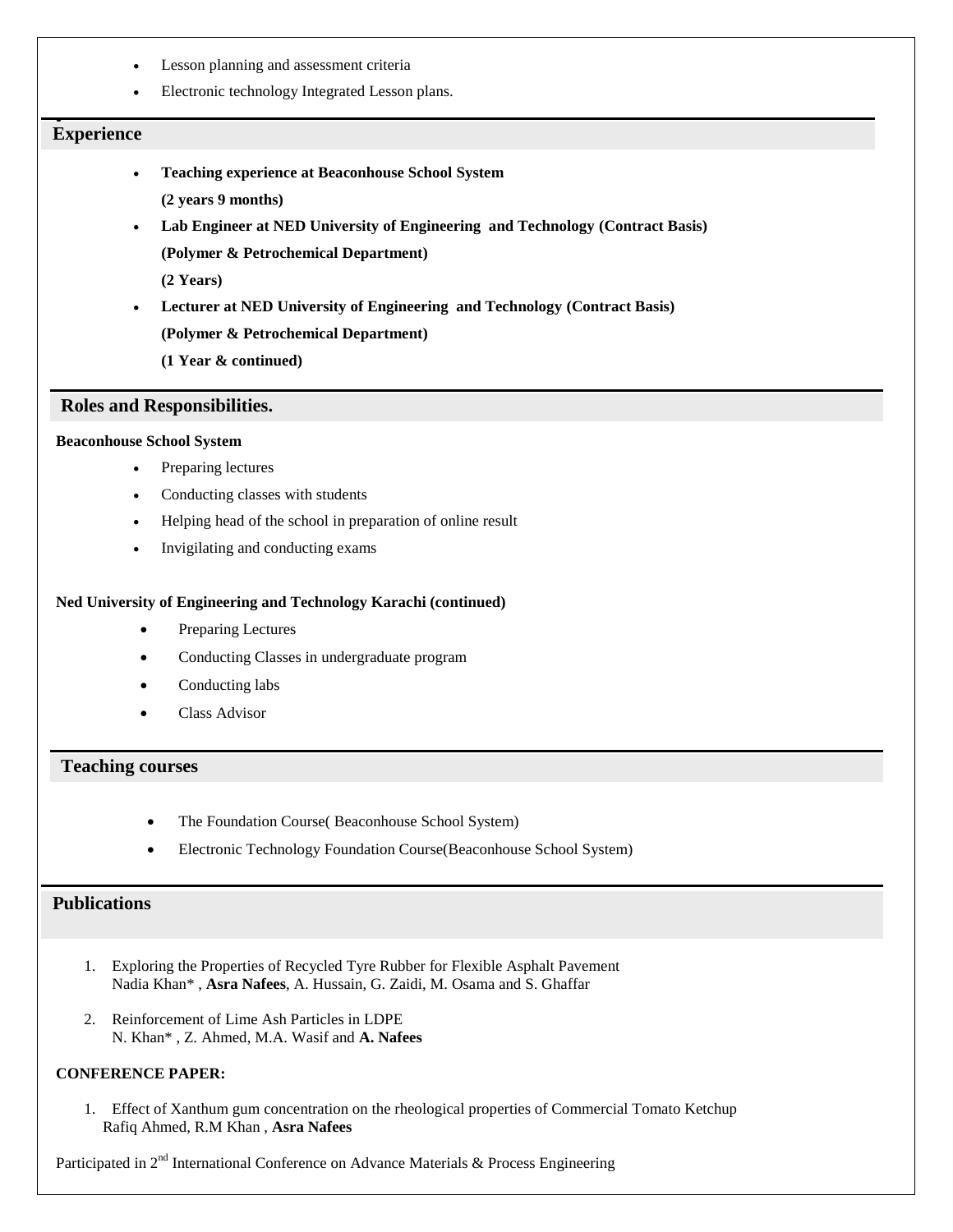# **Courses completed Through CCEE (Ned University of Engineering and Technology)**

- Advanced Polymer Processing (4 GPA)
- Petroleum Refinery Engineering (3.4 GPA)

# **Interests/ Activities**

## **Conferences:**

- Worked in the organizing committee in the International Conference of Advanced Material and Process Engineering (First & Second)
- Participated & presented a paper in 2<sup>nd</sup> International Conference of Advance Materials & Process Engineering.

## **Society:**

- Worked as a member of Public relations team in Society of Polymer and Petrochemical Engineers.
- Working as Society Coordinator of Society of Polymer & Petrochemical Engineers

## **Seminars:**

| $\bullet$ | Attended Seminar on Technicalities of Distillation column | (Organizer) |
|-----------|-----------------------------------------------------------|-------------|
|           | • Attended Seminar on Environment Health $\&$ Safety      | (Organizer) |
|           | • Attended Seminar on Rubber Technology                   | (Organizer) |
|           | • Attended Seminar on First thirty days in an Industry    |             |
|           | • Attended Seminar on Utilities                           |             |
|           | • Attended Seminar on Process safety $& Hazards$          | (Organizer) |

#### **Trainings:**

- Implementation of Objective 2k16 (Efective Teaching & Learning Practices) (NED)
- Roles & responsibilities of Class Advisor (NED)
- Roles & responsibilities of an Invigilator & Examiner (NED)
- Completed 3 days Training on MATLAB (NED)
- Completed training on Faculty Development Program by QEC (NED)

#### **Rewards:**

- Awarded certificate as the most supporting staff member at Beaconhouse School System.
- Awarded appreciation certificate at Beaconhouse School System.

#### **Cleared Graduate Assessment Test – General from NTS**

**Test Score - 65 Percentile Score - 93** (Valid up to  $28<sup>th</sup>$  Oct 2019)